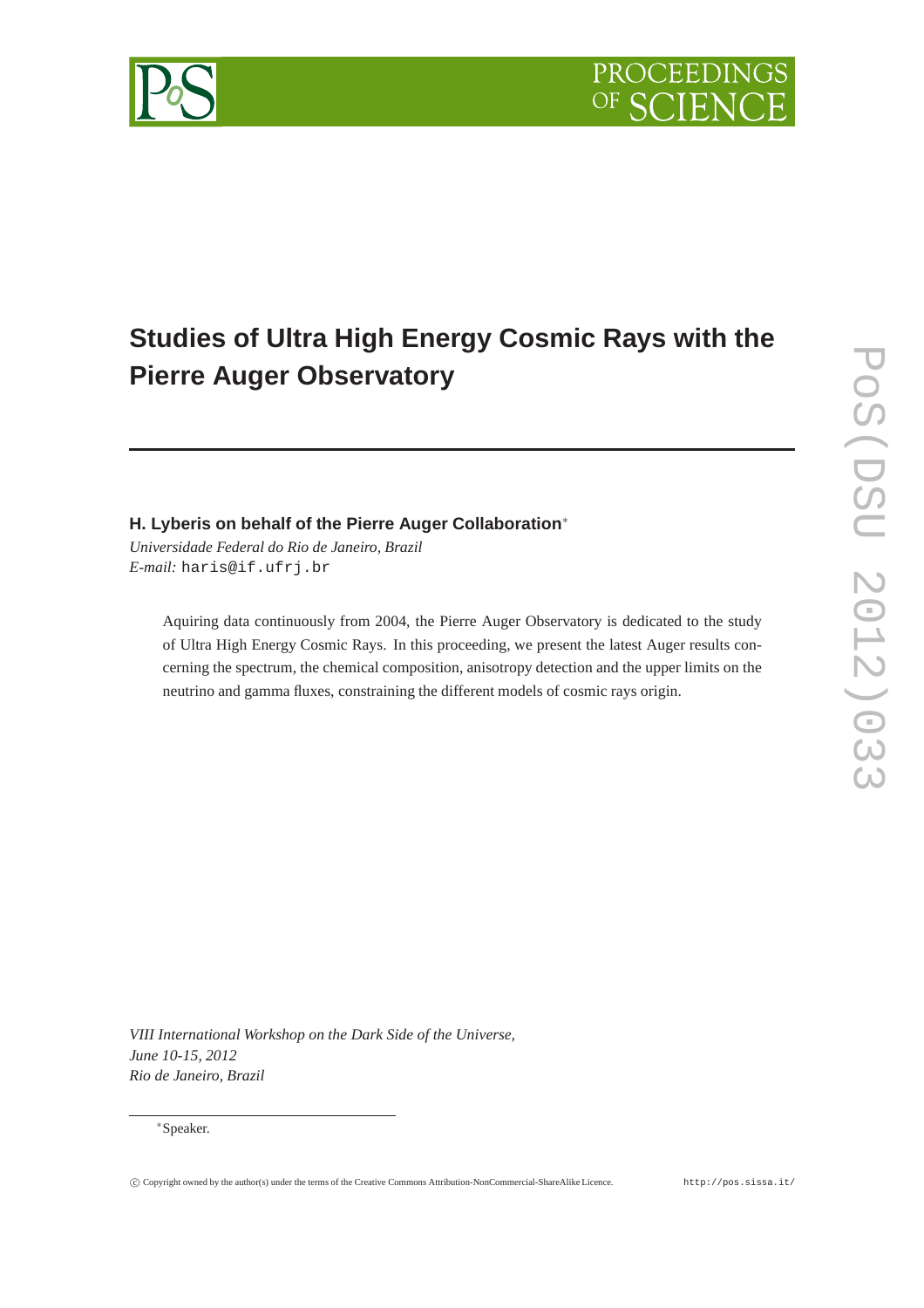## **1. Introduction**

A century after the discovery of cosmic rays, their origin is still an open issue. Because the deviation by a magnetic field is inversely proportional to the energy of a charged cosmic ray particle, hopes of directly detecting their sources lie in the detections of the Ultra-High Energy Cosmic Rays (UHECRs). By studying their arrival direction and their nature, the Pierre Auger Observatory is dedicated to the detection of UHECRs using a hybrid detection above a large area. The low flux in this energy range requires measurements of the showers that cosmic ray primaries produce in the atmosphere, namely the extensive air shower (EAS).

There is a general consensus that low energy cosmic rays are of galactic origin, whilst an extra-galactic component is expected to dominate at the highest energies. With their macroscopic energies, UHECRs are thought to be produced in very violent processes in the Universe. In determining their origin, it is important to be able to draw a global picture involving all the different observables that the Pierre Auger Observatory provides.

In this proceeding, we give an overview on the latest results on the different observables related to UHECRs. In the first section we describe the detection methods employed at the Pierre Auger Observatory. The first result, presented in Sec. 3, is the overall spectrum of UHECRs. In the Sec. 4, we develop the way mass composition is determined by the observatory and present the results. In Sec. 5, we detail the different attempts to detect anisotropies. The last section concentrates on results that constrain different models for Dark Matter (DM).

#### **2. The Pierre Auger Observatory**

The Pierre Auger Observatory is located near Malargüe, in the Province of Mendoza, Argentina. Determining the part of the sky that is (non-uniformly) seen, the latitude of the site is  $35.2^{\circ}$  S and the mean altitude is 1400 m above sea level. It has been taking data continuously since January 2004 and its deployment was completed in 2008. Two complementary techniques are used to detect extensive air showers initiated by UHECRs : a surface detector array (SD) and a fluorescence detector (FD).

The SD consists of an array of 1660 water Cherenkov Surface Detectors deployed over a triangular grid of 1.5 km spacing and covering an area of 3000  $km^2$  [2]. Each station is filled with 12 tons of purified water, and three photomultipliers detect the Cherenkov light produced in the water by secondary particles of the EAS. An SD event is formed when at least 3 neighboring stations are found in spatial and temporal coincidence. Full efficiency, independent of the primary (proton or iron), is achieved above 3 EeV (1 EeV =  $10^{18}$  eV). The event direction is determined from a fit to the arrival times of the shower front at the SD. The angular resolution of events having triggered three SD stations is contained within  $2.2^{\circ}$  and reaches  $1.0^{\circ}$  for events with station multiplicities larger than five [1]. This ground array is overlooked during dark cloudless nights by the FD, composed by 27 fluorescence telescopes, grouped in four sites. The FD observes the longitudinal development of the shower in the atmosphere (*i.e.* the energy deposit as a function of the atmospheric depth) by detecting the fluorescence light emitted by excited atmospheric nitrogen molecules and Cherenkov light induced by shower particles in air. The FD provides a calorimetric measurement of the primary particle energy, only weakly dependent on theoretical models. An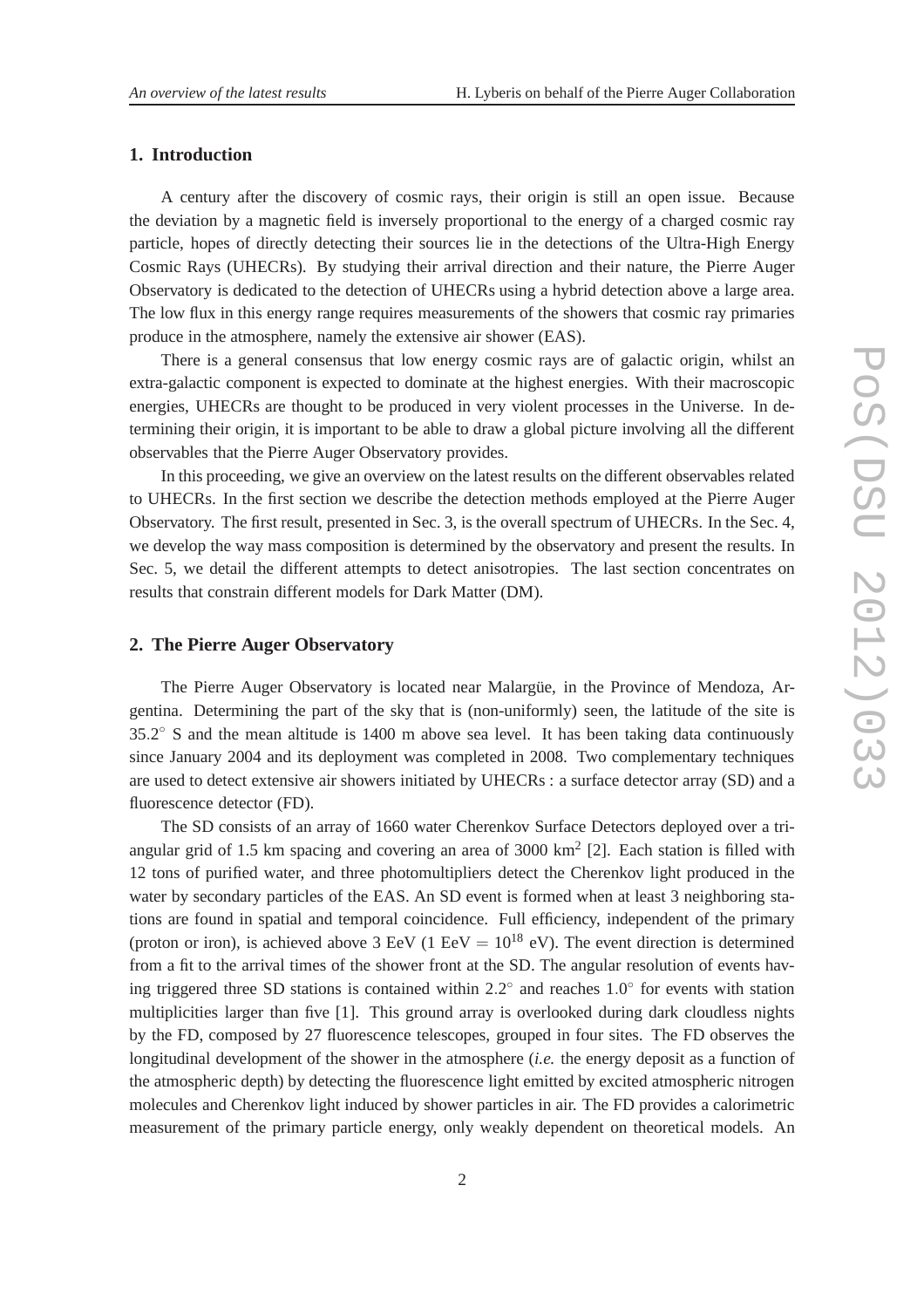event detected by at least one FD telescope and one SD station is called a "hybrid". The combination of the timing information from the FD and the SD provides an accurate determination of the geometry of the air showers. These hybrid events are used to perform an absolute calibration of the corresponding signal recorded by only SD events. Moreover, the use of the hybrid detector allows one to lower the energy threshold for full efficiency to 1 EeV [2].

### **3. The UHECRs spectrum**



Figure 1: The combined energy spectrum is fitted with two functions (see [4] for further details). Only statistical uncertainties are shown. Both spectra share the same systematic uncertainties in the energy scale of 22%.

An accurate measurement of the cosmic ray flux above  $10^{18}$  eV is a crucial aid for discriminating between different cosmic ray source models, in particular the one describing a transition between galactic and extragalactic cosmic rays. This is related to finding a decrease of the spectrum index, called the *ankle*. Predicted just after the discovery of the Cosmic Microwave Background (CMB), the so-called GZK cut-off is due to the interaction of extragalactic UHECRs with CMB photons, reducing both the flux and the source distance above  $4 \times 10^{19}$  eV. To distinguish between this scenario and features of the injection spectrum at the sources, other observables are required. The two independent measurements of the cosmic ray energy spectrum, with the hybrids and SD events, allows one to draw a combined spectrum ranging from  $10^{18}$  eV to few  $10^{20}$  eV as presented on Fig. 1. Compatible with the GZK prediction, Auger enables a precise measurement of this spectrum.

#### **4. The chemical composition**

The atmospheric depth at which a shower attains its maximum size,  $X_{\text{max}}$ , carries information about the mass of the primary particle and the characteristics of hadronic interactions at very high energy. For a given shower,  $X_{\text{max}}$  is determined by the depth of the first interaction of the primary in the atmosphere, plus the further depth that it takes the cascade to develop. Extrapolating available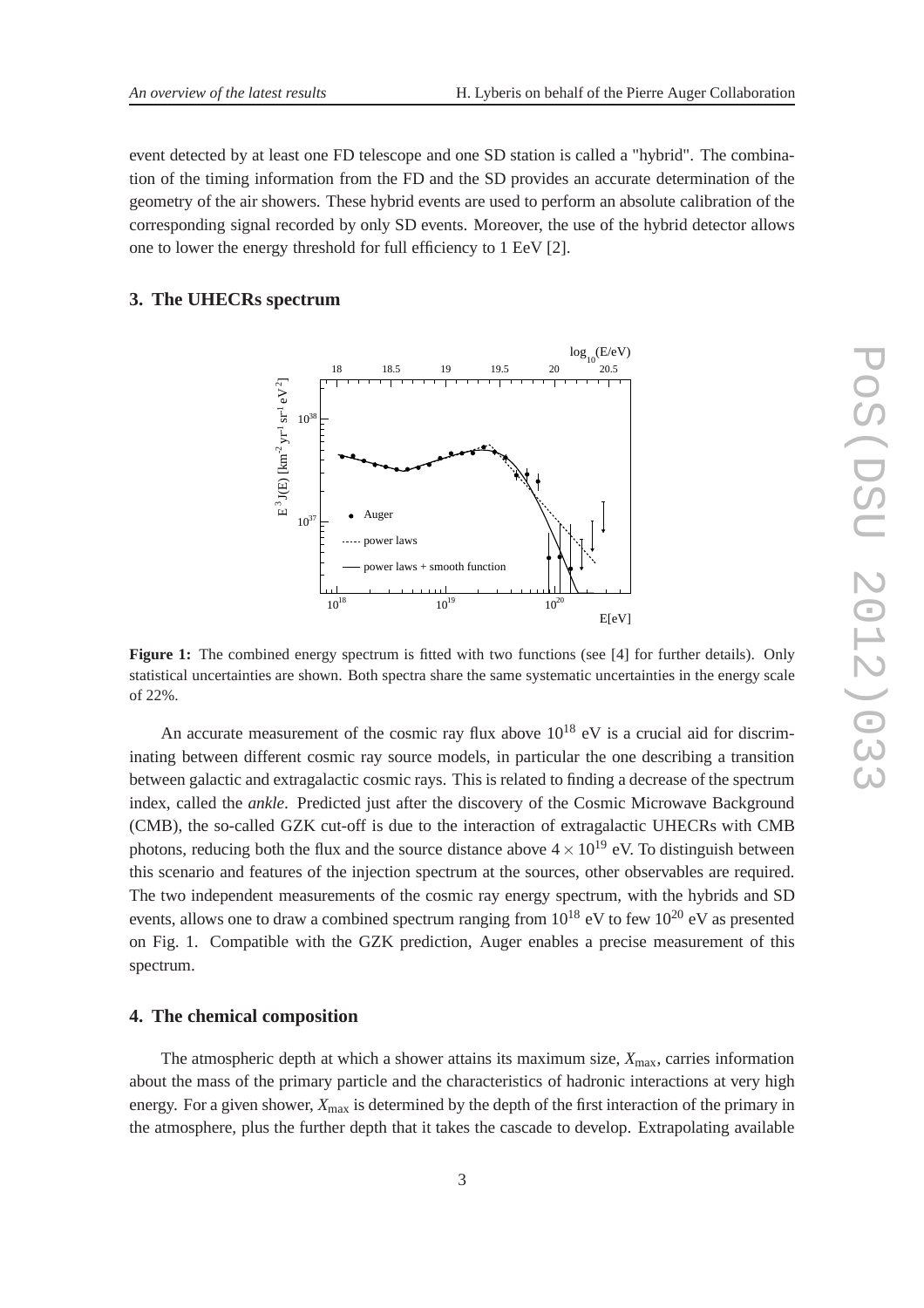

**Figure 2:**  $X_{\text{max}}$  and RMS( $X_{\text{max}}$ ) distribution using 13 bins of  $\Delta \log E = 0.1$  below 10<sup>19</sup> eV and  $\Delta \log E = 0.2$ above. The "elongation rate" is best described using two slopes.

data to the energies of interest, a qualitative treatment of different nuclear primaries of mass *A* based on the superposition model indicates that at a given energy *E*, the shower acts as a superposition of *A* showers of energy *E*/*A*. Showers of heavier nuclear primaries develop faster that lighter ones. At the same time, fluctuations of the first interaction depth are reduced.

Using data from the FD, measurements of  $X_{\text{max}}$  and  $\text{RMS}(X_{\text{max}})$  as a function of energy are presented on Fig. 2. Energy dependent corrections have been applied to the data to correct for a small bias observed when reconstructing Monte Carlo simulated events, including contributions from uncertainties in the calibration, the atmospheric data, the reconstruction, and the event selection. The dependence on the mass of the primary is qualitatively compatible with the model described here: at a given energy, we expect that for lighter primaries the distribution of  $X_{\text{max}}$  will be deeper and broader than for heavier primaries. The small elongation rate at high energies could be interpreted as a change in composition of cosmic rays, from lighter primaries to heavy. At low energy, the shape of the distribution is compatible with a very light or mixed composition, whereas at high energies, the narrow shape would favor a significant fraction of nuclei (CNO or heavier). It is, however, worthwhile noting, that both the mixed composition and the pure iron predictions are at odds with the measured *X*max. Also, a significant departure from the predictions of available hadronic models would modify this interpretation.

#### **5. Anisotropies**

Considering UHECRs of extra-galactic origin, the GZK effect implies that above 50−60 EeV, the transparent Universe is reduced to an anisotropic box of  $\sim 100 \text{ Mpc}^3$ . If the deflections due to extra-galactic magnetic fields are small, one can expect to perform CR astronomy via the detection of point sources in this energy range. Around 1 EeV, even if the deflections due to the magnetic fields are expected to isotropize the arrival directions of cosmic, large scale anisotropies are expected to take place. More details on these analyses and complementary studies can be found in [6].

While the first indication of anisotropy in the arrival direction has been given by correlation with astrophysical objects [7], we present here the results of the attempt to evaluate the intrinsic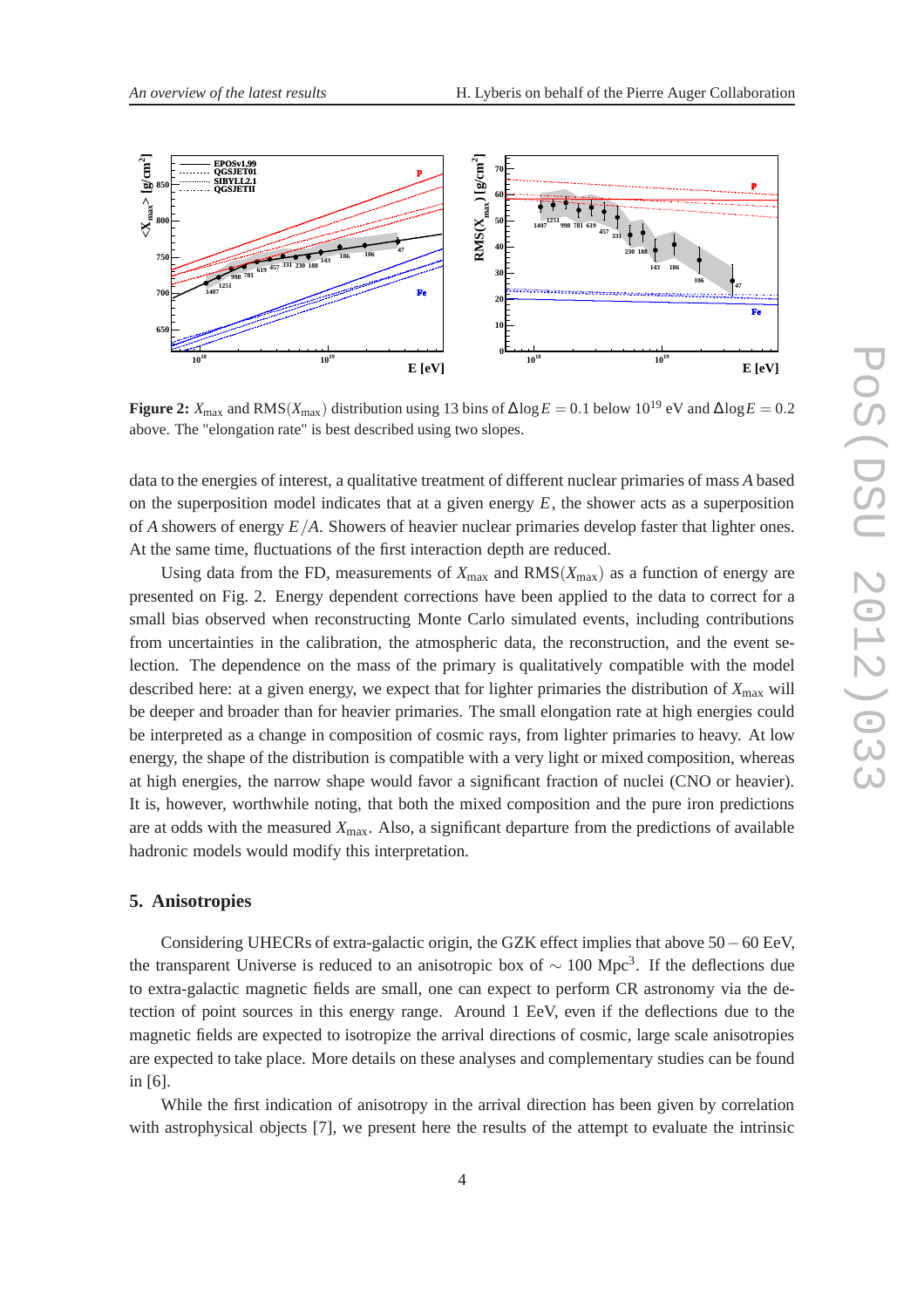

**Figure 3:** *Left panel*: Intrinsic anisotropy probabilities in the arrival direction as a function of the energy threshold. *Right panel*: upper limits on the large scale equatorial dipole amplitude.

anisotropy using methods that do not require any astronomical catalog [8]. The resulting *p*−*values* are presented on the left panel of Fig. 3. Being undeflected by magnetic fields, neutrons have a mean decay length of  $(9.2 \times (E/[\text{EeV}]))$  kpc which is comparable to the Earth distance from the Galactic Center. Hence, neutrons could produce a directional excess of cosmic rays in the sky, clustered within the observatory's angular resolution. Two analyses performed at the EeV energy range, (i) a blind search of the exposed sky and (ii) a stacking analysis in the direction of bright gammaray sources detected by the Fermi LAT and H.E.S.S. telescopes, did not reveal any statistically significant excess, allowing one to infer upper limits on the neutron flux.

As a natural signature of the escape of cosmic rays from the galaxy, large scale anisotropies in the distribution of arrival directions might be detected at energies below the ankle. Both the amplitude and the shape of such anisotropies are difficult to predict, as they depend on the model adopted to describe the regular and turbulent components of the galactic magnetic field, the charges of the cosmic rays, and the assumed distribution of sources in space and time. The absence of a detection puts upper limits on the anisotropy dipole amplitude which can be compared to prediction by different models as shown in Fig.3.

#### **6. Search for neutrinos and photons**

Essentially all models of UHECRs production predict neutrinos and photons as the result of their interactions within the sources themselves, or in their propagation through background radiation fields. Neutrinos and photons are also copiously produced in top-down models proposed as alternatives to explain the production of UHECRs. Some of these models are disfavoured by neutrino and photon upper limits as shown on Fig. 4. With the SD of the Pierre Auger Observatory we can detect and identify UHE neutrinos in the 0.1 EeV range and above. "Earth-skimming" tau neutrinos are expected to be observed through the detection of showers induced by the decay products of an emerging lepton, after the propagation and interaction of a primary neutrino inside the Earth. "Down-going" neutrinos of all flavours can interact in the atmosphere and induce a shower close to the ground. The consistency of the cosmic ray flux suppression beyond  $10^{19.6}$  eV with the predicted GZK cut-off cannot rule out scenarios where this cut-off corresponds to the maximum